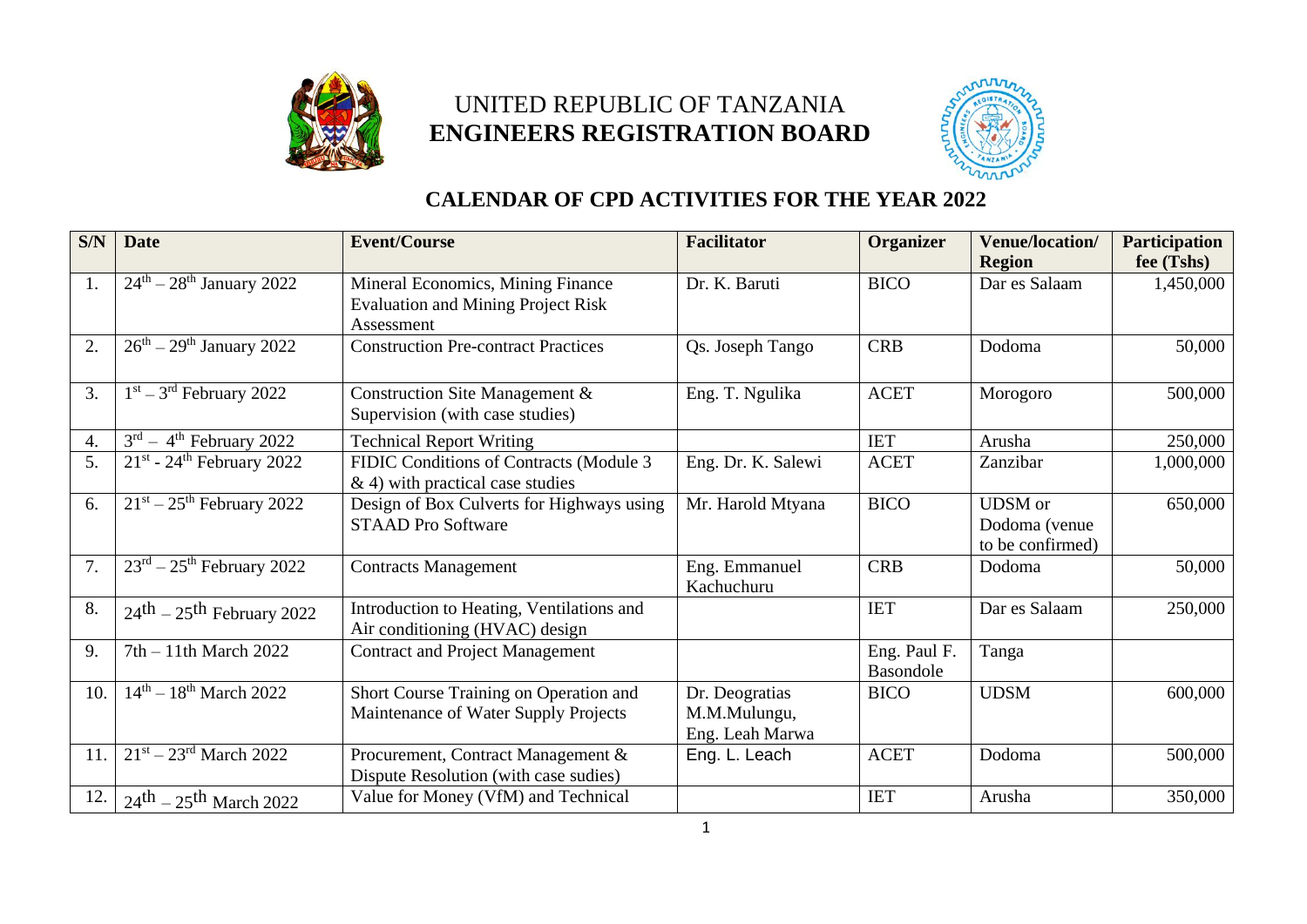| S/N | <b>Date</b>                                   | <b>Event/Course</b>                                                                                                                                                 | <b>Facilitator</b>                                             | Organizer                 | <b>Venue/location/</b><br><b>Region</b>                  | <b>Participation</b><br>fee (Tshs) |
|-----|-----------------------------------------------|---------------------------------------------------------------------------------------------------------------------------------------------------------------------|----------------------------------------------------------------|---------------------------|----------------------------------------------------------|------------------------------------|
|     |                                               | Audits                                                                                                                                                              |                                                                |                           |                                                          |                                    |
| 13. | $24^{\text{th}} - 25^{\text{th}}$ March 2022  | Joint Venture Partnership                                                                                                                                           | Eng. Stephen<br>Makigo& Advocate<br>Salehe Njaa                | <b>CRB</b>                | Dodoma                                                   | 50,000                             |
| 14. | $11^{th} - 15^{th}$ April 2022                | Short Course Training on Innovative<br>Approaches for Wastewater and Feacal<br>Sludge Management - Use of Decentralized<br>Wastewater Treatment Systems (DEWATs)    | Dr. Richard Kimwaga<br>Dr. Edwin Ndibalema<br>Dr. Fides Izdori | <b>BICO</b>               | <b>UDSM</b>                                              | 500,000                            |
| 15. | $18^{th} - 22^{nd}$ April 2022                | Procurement and Contract Management                                                                                                                                 |                                                                | Eng. Paul F.<br>Basondole | Dodoma                                                   |                                    |
| 16. | $20^{th}$ - $22^{nd}$ April 2022              | <b>Technical Audit for Construction Projects</b>                                                                                                                    | Eng. P. Basondole                                              | <b>ACET</b>               | Bagamoyo                                                 | 500,000                            |
| 17. | $25^{th} - 29^{th}$ April 2022                | <b>Structural Design of Elevated Water Storage</b><br>Tanks Using STAAD Pro Software and<br>Application of EPANET Software for the<br>Design of Water Supply System | Mr. Harold Mtyana                                              | <b>BICO</b>               | <b>UDSM</b> or<br>Morogoro<br>(venue to be<br>confirmed) | 650,000                            |
| 18. | $28^{th} - 29^{th}$ April 2022                | Bridge Design Technique and Rehabilitation                                                                                                                          |                                                                | <b>IET</b>                | Dodoma                                                   | 300,000                            |
| 19. | $12^{th}$ -13 <sup>th</sup> May 2022          | <b>Annual Consultative Meeting</b>                                                                                                                                  |                                                                | <b>CRB</b>                | Dodoma                                                   | To be<br>determined                |
| 20. | $14^{th} - 18^{th}$ May 2022                  | Short Course Training on Design and<br><b>Selection of Water Supply Pumps</b>                                                                                       | Dr. Deogratias<br>M.M. Mulungu,<br>Eng. Leah Marwa             | <b>BICO</b>               | <b>UDSM</b>                                              | 600,000                            |
| 21. | $\sqrt{19^{th} - 20^{th}}$ May 2022           | <b>Industrial Maintenance and Safety</b><br>Management                                                                                                              |                                                                | <b>IET</b>                | Mbeya                                                    | 300,000                            |
| 22. | $23^{\text{rd}} - 25^{\text{th}}$ May 2022    | FIDIC Module 5: The Practical Use of<br>FIDIC EPC/Turnkey Projects (Silver Book)<br>with practical Case Studies                                                     | Eng. E. Mushi                                                  | <b>ACET</b>               | Arusha                                                   | 700,000                            |
| 23. | $9^{th} - 10^{th}$ June, 2022                 | Corporate Management and Leadership                                                                                                                                 |                                                                | <b>IET</b>                | Morogoro                                                 | 300,000                            |
| 24. | $20^{th} - 23^{rd}$ June, 2022                | FIDIC Conditions of Contracts (Modules 1<br>$\&$ 2) with practical case studies                                                                                     | Eng. Dr. K. Salewi                                             | <b>ACET</b>               | Mwanza                                                   | 1,000,000                          |
| 25. | $20^{th} - 24^{th}$ June 2022                 | Highway Geometric Design and Earthwork<br>Computations using AutoCAD Civil 3D                                                                                       | Mr. Harold Mtyana                                              | <b>BICO</b>               | <b>UDSM</b>                                              | 650,000                            |
| 26. | $\sqrt{22^{nd} - 24^{th} \text{ June } 2022}$ | Advanced Project Management with<br>Microsoft project                                                                                                               |                                                                | <b>IET</b>                | Zanzibar                                                 | 400,000                            |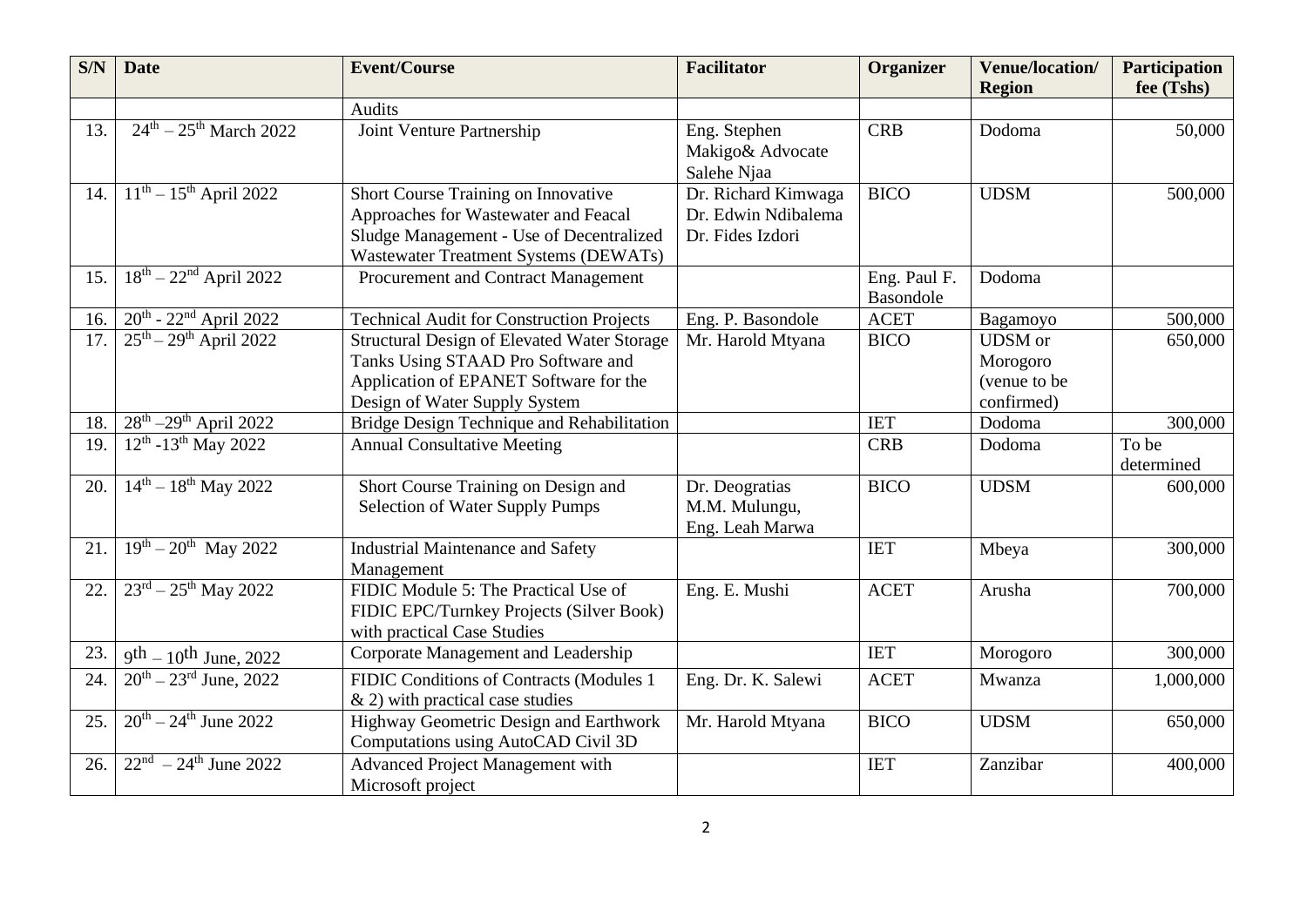| S/N | <b>Date</b>                                                  | <b>Event/Course</b>                                                                  | <b>Facilitator</b>                                                                | <b>Organizer</b> | <b>Venue/location/</b><br><b>Region</b> | <b>Participation</b><br>fee (Tshs) |
|-----|--------------------------------------------------------------|--------------------------------------------------------------------------------------|-----------------------------------------------------------------------------------|------------------|-----------------------------------------|------------------------------------|
| 27. | $26^{th}$ - 30 <sup>th</sup> July 2022                       | Short Course Training on Design of<br><b>Control Panel for Water Supply Pumps</b>    | Dr. Mighanda<br>Manyahi, Dr.<br>Deogratias M.M.<br>Mulungu, Eng. Irene<br>Masenge | <b>BICO</b>      | <b>UDSM</b>                             | 600,000                            |
| 28. | $21^{st} - 22^{nd}$ July 2022                                | <b>Construction Contract Management, Claims</b><br>and Dispute Resolutions           |                                                                                   | <b>IET</b>       | Dar es Salaam                           | 400,000                            |
| 29. | $27th$ July 2022                                             | Tanzania Women Engineers Convention and<br><b>Exhibition (TAWECE)</b>                |                                                                                   | <b>IET</b>       | Dar es Salaam                           |                                    |
| 30. | $\overline{01}$ <sup>st</sup> - 04 <sup>th</sup> August 2022 | <b>Construction Project Delivery and</b><br>Management (with practical case studies) | Eng. M. Kapinga                                                                   | <b>ACET</b>      | Zanzibar                                | 600,000                            |
| 31. | $11^{\text{th}} - 12^{\text{th}}$ August 2022                | Bidding and Tendering Management for<br><b>Construction Works</b>                    |                                                                                   | <b>IET</b>       | Mwanza                                  | 300,000                            |
| 32. | $29^{th}$ - 31st August 2022                                 | Management of Claims in Construction<br>Contracts                                    | Eng. Adv. M.D. Manga                                                              | <b>ACET</b>      | Dar es Salaam                           | 500,000                            |
| 33. | To be confirmed                                              | Occupational Health and Safety<br>Management                                         | Joseph M. Ngowi                                                                   | <b>BICO</b>      | Morogoro                                | 500,000                            |
| 34. | To be confirmed                                              | Implementation and Management of<br><b>Contracts for Consultancy Services</b>        | Dr. John M. Kafuku                                                                | <b>BICO</b>      | Dar es Salaam                           | 600,000                            |
| 35. | To be confirmed                                              | Management of Projects with Microsoft Pro<br>2019 Professional                       | Mr. Andrew R. Kagwa                                                               | <b>BICO</b>      | Dodoma                                  | 600,000                            |
| 36. | To be confirmed                                              | Organization Management & Leadership                                                 | Dr.<br>S.<br>George<br>Mwaluko                                                    | <b>BICO</b>      | Morogoro                                | 500,000                            |
| 37. | To be confirmed                                              | Value for Money and Technical Auditing                                               | Dr. John M. Kafuku                                                                | <b>BICO</b>      | Dar es Salaam                           | 600,000                            |
| 38. | To be confirmed                                              | Data Analysis Using IBM SPSS V25                                                     | Mr. Andrew R. Kagwa                                                               | <b>BICO</b>      | Dar es Salaam                           | 500,000                            |
| 39. | To be confirmed                                              | Monitoring and Evaluation Framework for<br><b>Construction Projects</b>              | S.<br>Dr.<br>George<br>Mwaluko                                                    | <b>BICO</b>      | Dodoma                                  | 550,000                            |
| 40. | To be confirmed                                              | Public Procurement Processes and<br>Management                                       | Dr. John M. Kafuku                                                                | <b>BICO</b>      | Dar es Salaam                           | 600,000                            |
| 41. | To be confirmed                                              | Procurement and Contract Management for<br><b>Construction works</b>                 | Dr. John M. Kafuku                                                                | <b>BICO</b>      | Dar es Salaam                           | 550,000                            |
| 42. | To be confirmed                                              | Pneumatics and Hydraulics systems                                                    | Dr. Marandu Simon                                                                 | <b>BICO</b>      | Dar es Salaam                           | 600,000                            |
| 43. | To be confirmed                                              | <b>Construction Project Management</b>                                               | Dr.<br>George<br>S.<br>Mwaluko                                                    | <b>BICO</b>      | Morogoro                                | 550,000                            |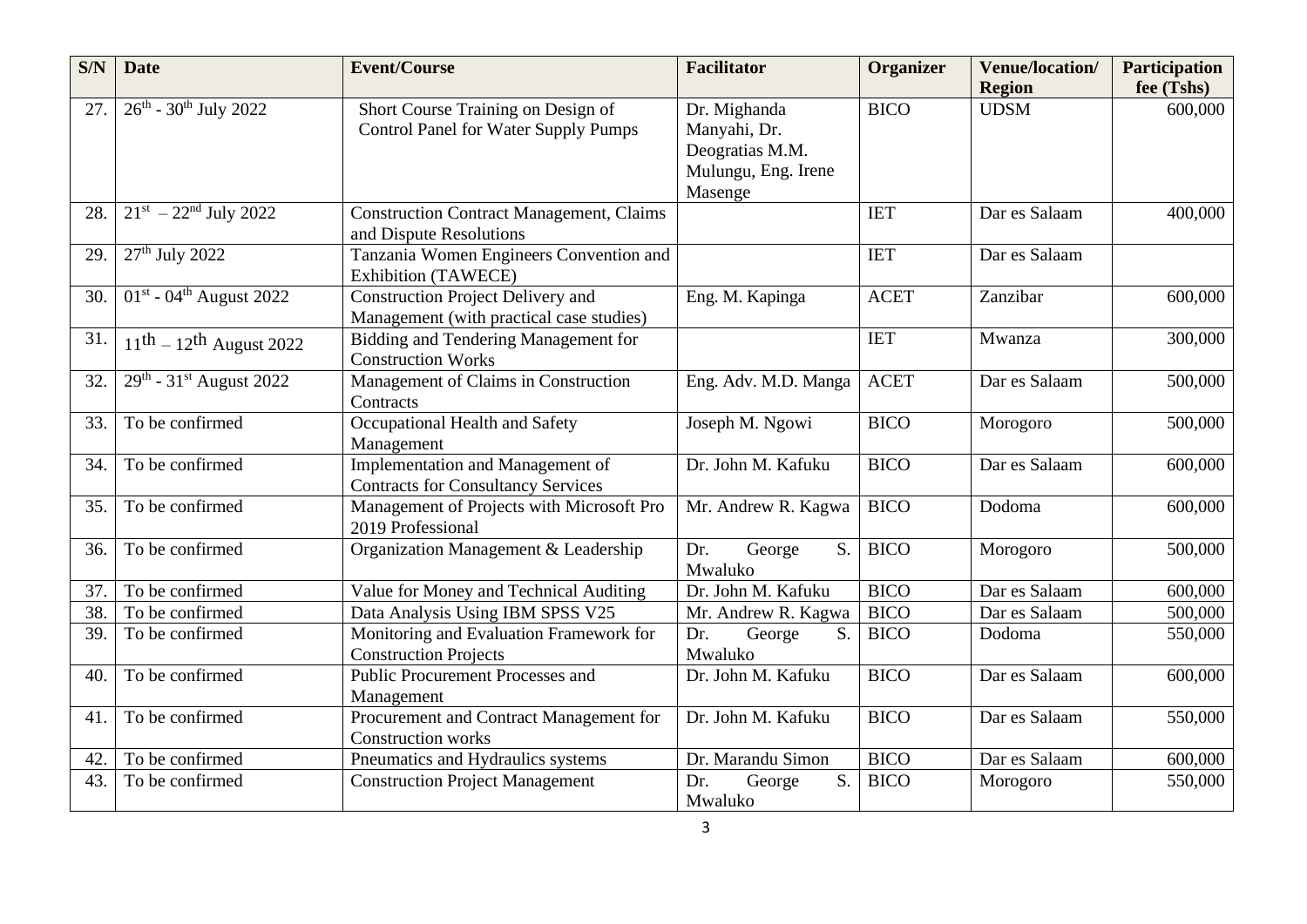| S/N | <b>Date</b>                                      | <b>Event/Course</b>                                                             | <b>Facilitator</b>    | Organizer   | <b>Venue/location/</b><br><b>Region</b> | <b>Participation</b><br>fee (Tshs) |
|-----|--------------------------------------------------|---------------------------------------------------------------------------------|-----------------------|-------------|-----------------------------------------|------------------------------------|
| 44. | September 2022                                   | Annual Engineers Day 2022                                                       |                       | <b>ERB</b>  | To be                                   | To be                              |
|     |                                                  |                                                                                 |                       |             | determined                              | determined                         |
| 45. | $13^{th} - 16^{th}$ Sep, 2022                    | Basic acoustics and industrial noise control                                    | Prof. Noel Nalitolela | <b>BICO</b> | Dar es Salaam                           | 500,000                            |
| 46. | To be confirmed                                  | <b>Risk and Cost Management</b>                                                 | Mr. J. M. Ngowi       | <b>BICO</b> | Dodoma                                  | 500,000                            |
| 47. | $15^{\text{th}} - 16^{\text{th}}$ September 2022 | Project Monitoring, Evaluation and Control                                      |                       | <b>IET</b>  | Mbeya                                   | 300,000                            |
| 48. | $18th - 23rd$ September 2022                     | <b>Annual Engineers Week</b>                                                    |                       | <b>IET</b>  | In Zones                                |                                    |
| 49. | $26^{\text{th}} - 28^{\text{th}}$ September 2022 | FIDIC Module 6: FIDIC Conditions of                                             | Eng. E. Mushi         | <b>ACET</b> | Morogoro                                | 700,000                            |
|     |                                                  | Contracts for Design, Build and Operate<br>Projects with practical Case Studies |                       |             |                                         |                                    |
| 50. | $26th - 30th$ September 2022                     | <b>Structural Design of Highway Bridges</b>                                     | Mr. Harold Mtyana     | <b>BICO</b> | <b>UDSM</b> or                          | 650,000                            |
|     |                                                  | Using CSI Bridge Design/STAAD Pro                                               |                       |             | Dodoma (venue                           |                                    |
|     |                                                  | Software                                                                        |                       |             | to be confirmed)                        |                                    |
| 51. | $27th - 30th$ September 2022                     | Basic acoustics and noise control for the<br>built environment                  | Prof. Noel Nalitolela | <b>BICO</b> | Dar es Salaam                           | 500,000                            |
| 52. | $12th - 13th$ October 2022                       | Occupational Hazard and Risk Management                                         |                       | <b>IET</b>  | Dar es Salaam                           | 300,000                            |
| 53. | $17th - 21st$ October 2022                       | Highway Geometric Design and Earthwork                                          | Mr. Harold Mtyana     | <b>BICO</b> | <b>UDSM</b> or                          | 650,000                            |
|     |                                                  | Computations using AutoCAD Civil 3D                                             |                       |             | Dodoma (venue                           |                                    |
|     |                                                  |                                                                                 |                       |             | to be confirmed)                        |                                    |
| 54. | $24th - 26th$ October 2022                       | Project Management focused on donor                                             | Eng. T. Ngulika       | <b>ACET</b> | Bagamoyo                                | 500,000                            |
|     |                                                  | funded projects (case studies)                                                  |                       |             |                                         |                                    |
| 55. | $10^{th} - 11^{th}$ November 2022                | <b>Quality Assurance and Management</b>                                         |                       | <b>IET</b>  | Dar es Salaam                           | 300,000                            |
| 56. | $28th$ November – $1st$                          | FIDIC Conditions of Contracts (Module 3                                         | Eng. Dr. K. Salewi    | <b>ACET</b> | Arusha                                  | 1,000,0000                         |
|     | December 2022                                    | $\&$ 4) with practical case studies                                             |                       |             |                                         |                                    |
| 57. | $1st - 3rd$ December 2022                        | 13th International Conference, Exhibition<br>and General Meeting                |                       | <b>IET</b>  | Arusha                                  | 350,000                            |
| 58. | $15th - 16th$ December 2022                      | <b>Technical Training on Solar PV System</b>                                    |                       | <b>IET</b>  | Dar es Salaam                           | 300,000                            |
| 59. | To be confirmed                                  | Short course training on Design of Electrical                                   | Dr. M. J. Manyahi     | <b>BICO</b> | Venue to be                             | 600,000                            |
|     |                                                  | Earthing Systems and Lighting Protection                                        |                       |             | confirmed                               |                                    |
| 60. | To be confirmed                                  | Short course training on Design on Power                                        | Dr. M. J. Manyahi     | <b>BICO</b> | Venue to be                             | 600,000                            |
|     |                                                  | Isolation System for Design of LV                                               |                       |             | confirmed                               |                                    |
|     |                                                  | <b>Distribution System Transients Protection</b>                                |                       |             |                                         |                                    |